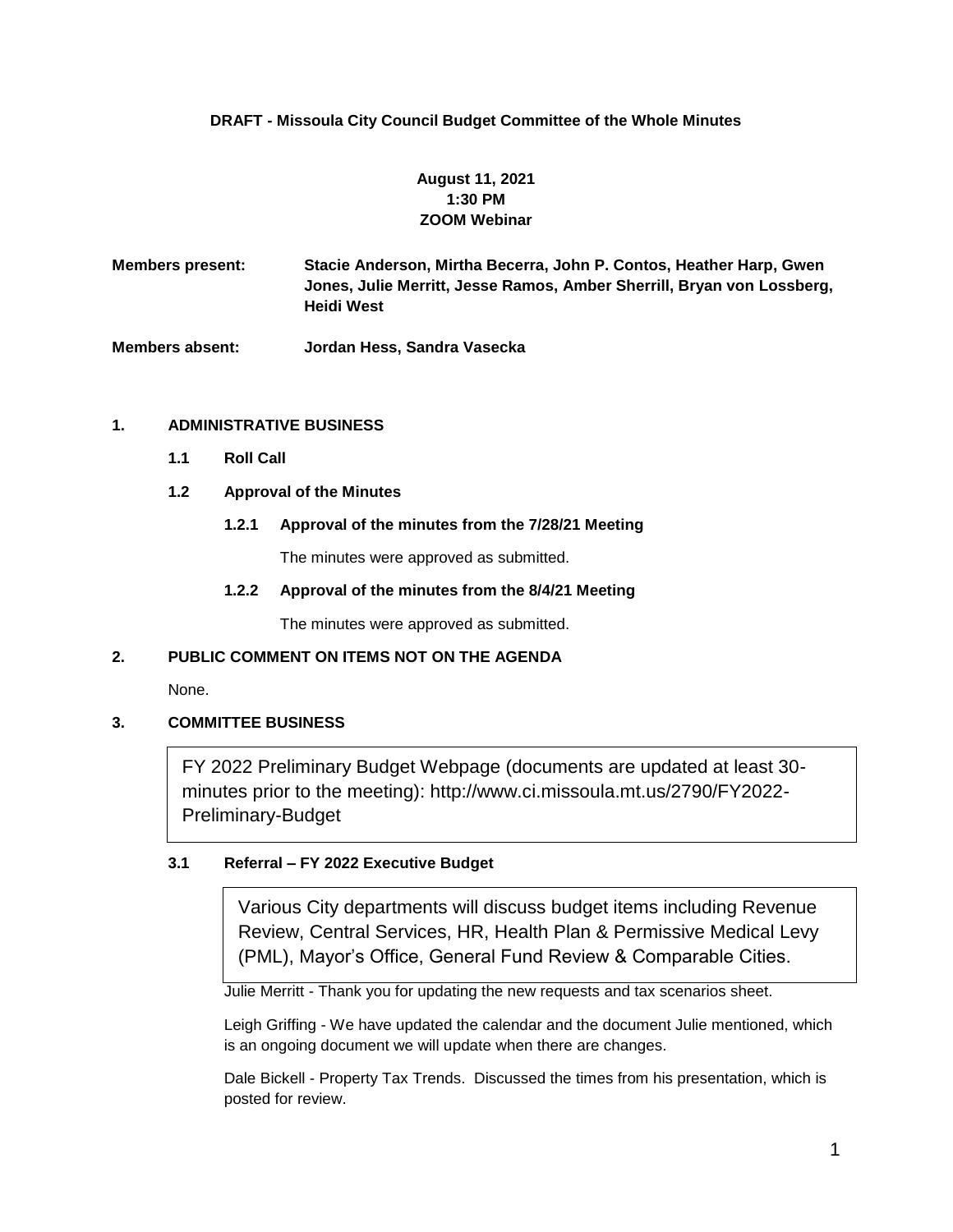Bryan von Lossberg - I think there is an error on the mill value amount calculation.

Dale Bickell - We will take a look at that.

Heather Harp - Are you thinking the percentages will level out with TIF properties because of development outside of these areas?

Dale Bickell - We are always expecting and hoping the tax base inside increment districts will grow fastest. However, we want to maintain a balance in that and that is important to us. We will see tax base growth in areas in Sxwtpqyen, etc, which will help flatten this curve.

Jesse Ramos - Had a question on mill slides, which Dale will update. Would like to know what population numbers and what debt numbers were used in the calculations.

Dale Bickell - We can email this information out.

Central Services Presentation by Leigh Griffing and Mike Brady.

Presentation shown. Please refer to posted presentation on website for further details.

Stacie Anderson - in switching to Teams, O365, will it modify the platform for public meetings?

Mike Brady - Yes, but only once everything is operating and fully functional.

Jesse Ramos - Any chance the MRA/Parking staff can contribute to the finance budget for staff?

Leigh Griffing - They do, as we charge an administrative fee. We will be reviewing this amount in the future.

Matt Lawson - The CIP is to fund the 3rd courtroom. Matt showed this information onscreen; please refer to presentation for details.

Dale Bickell - Discussed Mayor's office request for person to assist with projects, funded by these projects.

Angela Simonson - HR Presentation; see posted presentation for specific details.

Angela Simonson & Leigh Griffing presented on the Health Plan Update. Please see attachments/presentation for details.

Dale Bickell - Most of the driving force of the cost of our insurance is the big claims. 80% of cost being driven by 20% of participants.

Bryan von Lossberg - I think the recommendations are sound and it is important to keep ourselves in a good place with the plan.

Bryan von Lossberg - Is there any public comment for anyone in attendance. Not seeing any takers there. What is on for this committee for next week?